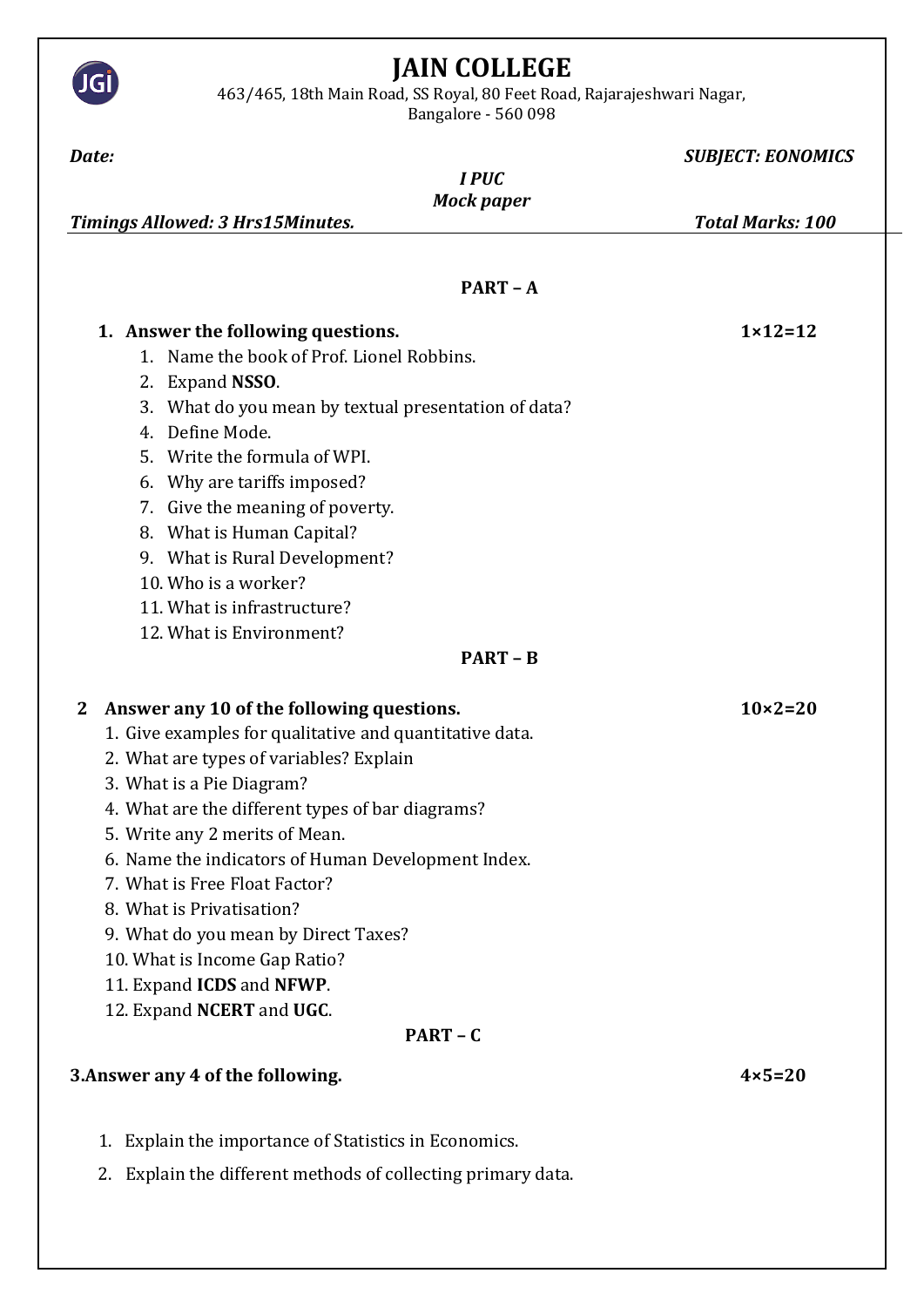|  |  |  |  |  |  |  |  | 3. Find the median for the following distribution. |  |
|--|--|--|--|--|--|--|--|----------------------------------------------------|--|
|--|--|--|--|--|--|--|--|----------------------------------------------------|--|

| No. of students $(x)$      | 73 | 74 | 75 | 76 | 77 | 78 | 70 | 80 |
|----------------------------|----|----|----|----|----|----|----|----|
| No. of days<br>attended(f) |    | 14 | 29 | 36 | 43 | 38 | 34 | 29 |

## 4. The following data gives the marks obtained by 74 students in an examination. Find Mode.

| Marks $(x)$         | $0 - 10$ | $10 - 20$ | $20 - 30$ | $30 - 40$ | $40 - 50$ |
|---------------------|----------|-----------|-----------|-----------|-----------|
| No. of students (f) |          | າາ<br>ے ں |           | 10        |           |

## 5. Construct a simple bar diagram by using the given data.

| <b>Companies</b>          |     |    |    |    |    |  |
|---------------------------|-----|----|----|----|----|--|
| <b>Profit (in crores)</b> | 100 | 55 | 80 | 95 | 30 |  |

6. The marks obtained by 30 students of PUC first year of a college in Economics paper are given in the following table. Find the mean.

| <b>Marks</b><br>obtained (x) | 10 | 20 | 36 | 40 | 50       | 56              | 60 | 70 | 72 | 80 | 88 | 92 | 95 |
|------------------------------|----|----|----|----|----------|-----------------|----|----|----|----|----|----|----|
| Number of<br>students (f)    |    |    | ◡  | 4  | ⌒<br>ر ِ | $\sqrt{2}$<br>∼ |    | 4  |    | л. | ▃  | ັ  |    |

#### **Part – D**

## **4. Answer any 8 of the following questions. 8×5=40**

- 1. Write a note on the classification of data.
- 2. Write a note on HDI.
- 3. Write a note on WTO.
- 4. What are the causes of poverty?
- 5. Trace the relationship between human capital and economic growth.
- 6. Write a note on rural credit in India.
- 7. What is unemployment? Explain the types of unemployment.
- 8. What are the salient features of Brundtland Commission's Report?
- 9. Write a note on Agricultural Diversification.
- 10. Write a note on Human Capital Formation in India.
- 11. Explain the policies and programs aimed at poverty alleviation.
- 12. Explain the background of Economic Reforms.